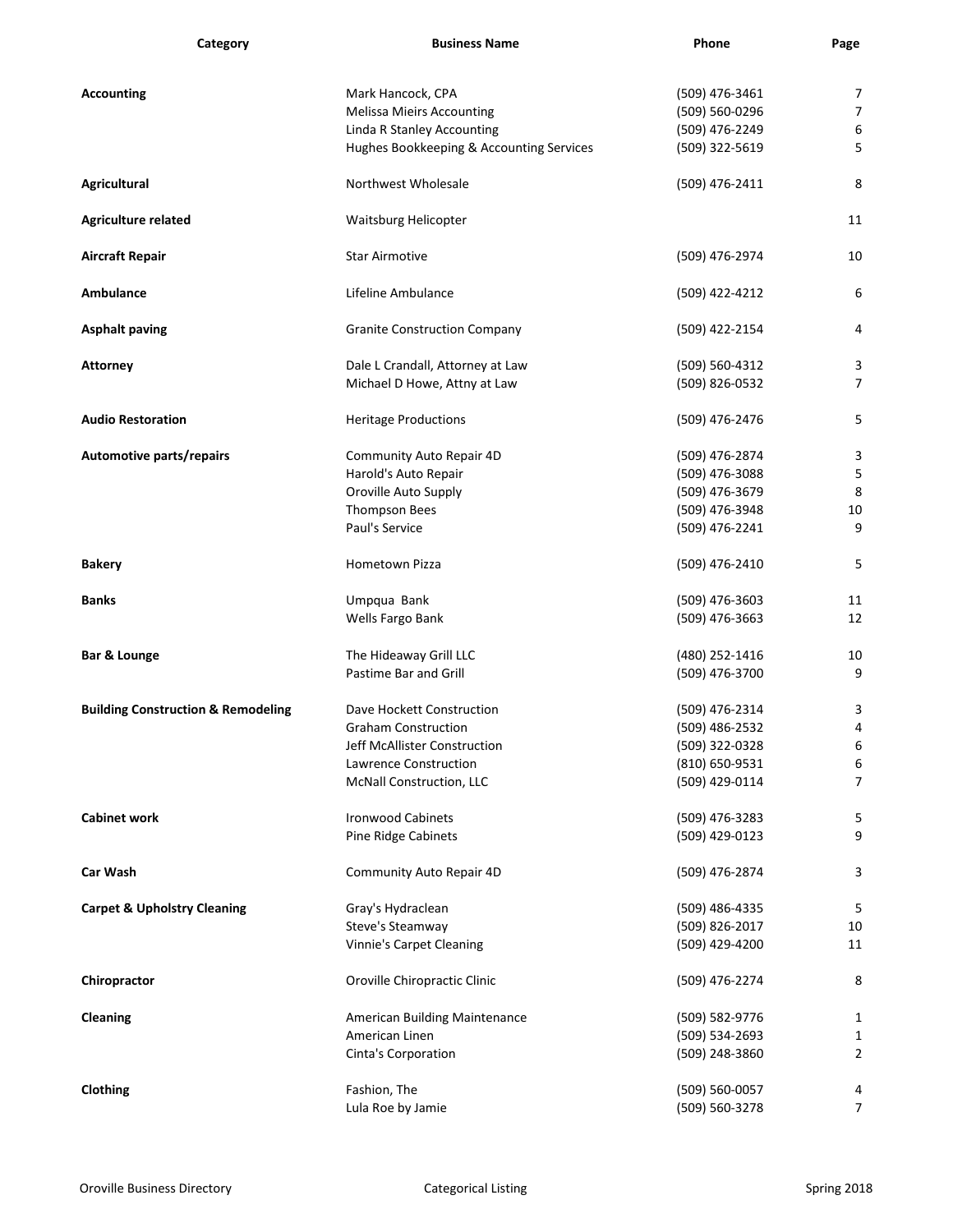| Category                                  | <b>Business Name</b>                               | Phone              | Page           |
|-------------------------------------------|----------------------------------------------------|--------------------|----------------|
| Computer related (software development)   |                                                    |                    | 11             |
|                                           | Vision Municipal Solutions, LLC                    | (509) 443-3858     |                |
| <b>Computer Sales &amp; Service</b>       | Cascade Computer Maintenance, Inc.                 | $(503) 581 - 0081$ | $\overline{2}$ |
| <b>Concrete and/or Paving Contractors</b> | South Okanogan Concrete Products LTD               | (800) 663-4255     | 10             |
| Construction                              | <b>Mountain View Renovation &amp; Construction</b> | (509) 995-6884     | 7              |
|                                           | <b>Davidson Construction</b>                       | $(509)$ 485-3203   | 3              |
|                                           | <b>C&amp;F Construction</b>                        | (509) 560-0519     | 2              |
|                                           | Rimmer & Roeter Construction INC                   | (509) 782-4352     | 9              |
| <b>Consulting</b>                         | J-U-B Engineers, Inc.                              | (509) 458-3727     | 6              |
|                                           | Aby Consulting, Inc.                               | (509) 476-3416     | 1              |
| <b>Contractor</b>                         | <b>O&amp;S Contractors</b>                         | (541) 747-9715     | 8              |
|                                           | <b>Lawrence Construction</b>                       | (810) 650-9531     | 6              |
|                                           | McNall Construction, LLC                           | (509) 429-0114     | 7              |
|                                           | Mountain View Renovation & Construction            | (509) 995-6884     | $\overline{7}$ |
|                                           | <b>C&amp;F Construction</b>                        | (509) 560-0519     | $\overline{2}$ |
|                                           | Rimmer & Roeter Construction INC                   | (509) 782-4352     | 9              |
| <b>Copying</b>                            | <b>Stateside Office Services</b>                   | (509) 476-2815     | 10             |
| <b>Creative Design</b>                    | Sunspree Design                                    | (509) 476-2121     | 10             |
| Dental                                    | Family Health Centers Dental Center                | (509) 422-5700     | 4              |
|                                           | <b>Oroville Dental Center</b>                      | (509) 476-2151     | 8              |
|                                           |                                                    |                    |                |
| Dog Grooming                              | <b>Dirty Paws Grooming</b>                         | (509) 476-2162     | 3              |
| <b>Drilling /Pump install</b>             | Fogle Pump & Supply, Inc.                          | (509) 684-2569     | 4              |
| Electrician                               | <b>Vassar Electric</b>                             | (509) 486-1243     | 11             |
|                                           | Ideal Electric, Inc                                | (509) 422-5644     | 55             |
|                                           | Cascade Machinery & Electric, Inc.                 | $(206)$ 762-0500   | $\overline{2}$ |
|                                           | Don Kruse Electric                                 | (509) 826-4301     | 3              |
| <b>Engineering</b>                        | J-U-B Engineers, Inc.                              | (509) 458-3727     | 6              |
|                                           | Budinger & Associates, Inc.                        | (509) 535-8841     | 2              |
|                                           | Gray & Osborne                                     | (509) 453-4833     | 5              |
|                                           | Z's Engineering                                    | (509) 476-2053     | 12             |
| <b>Espresso</b>                           | Expressions Espresso Gifts & Antiques              | (509) 476-2970     | 4              |
|                                           | Java Junkie                                        | (509) 476-3893     | 6              |
| <b>Excavation</b>                         | Attwood LLC                                        | (509) 486-4714     | 1              |
|                                           | Don Beanblossom                                    | (509) 476-2480     | 3              |
|                                           | McNall Construction, LLC                           | (509) 429-0114     | $\overline{7}$ |
|                                           |                                                    |                    |                |
| <b>Faxing</b>                             | <b>Stateside Office Services</b>                   | (509) 476-2815     | 10             |
| <b>Fencing</b>                            | Moran Fence Inc.                                   | (509) 534-1413     | $\overline{7}$ |
|                                           | Northwest Fence Co., Inc.                          | (509) 928-8084     | 8              |
|                                           | My World Products                                  | (250) 868-2212     | $\overline{7}$ |
| <b>Fiber Infrastructure Construction</b>  | <b>Track Utilites LLC</b>                          | (208) 362-1780     | 11             |
| <b>Fire Protection &amp; Alarms</b>       | Fire Systems West, Inc.                            | (253) 833-1248     | 4              |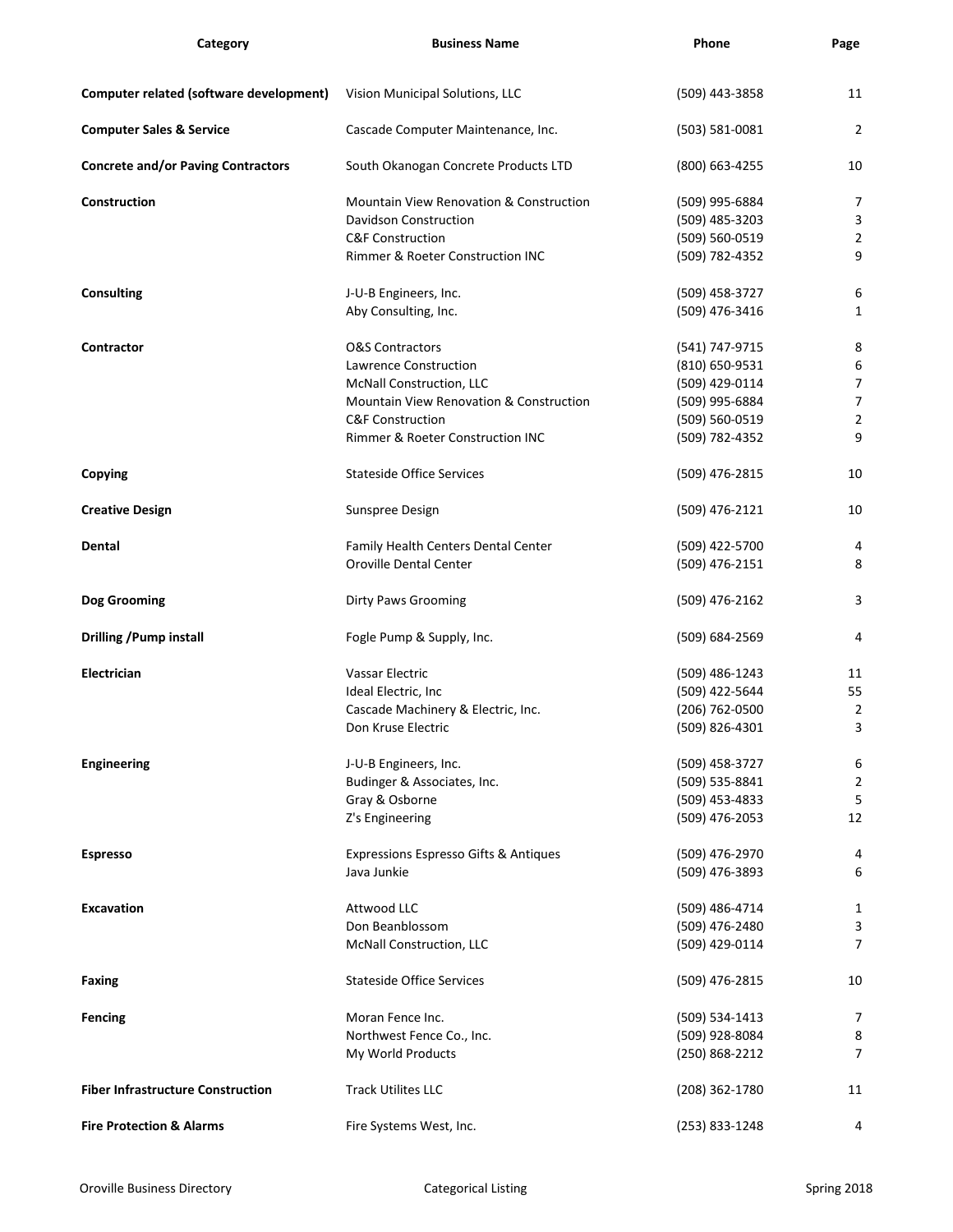| Category                                    | <b>Business Name</b>                  | Phone            | Page           |
|---------------------------------------------|---------------------------------------|------------------|----------------|
| Firewood                                    | <b>Busy Beavers Firewood</b>          | (509) 560-3064   | $\overline{2}$ |
| <b>Fireworks</b>                            | J & M LLC                             | (509) 476-4465   | 6              |
| <b>Fitness</b>                              | Oroville Fitness Center               | $(631)$ 241-6623 | 8              |
|                                             | Nathan's Cardio Kickboxing            | (509) 560-3054   | 7              |
| <b>Floor Covering / Installation</b>        | <b>Tonasket Interiors</b>             | (509) 486-1096   | 11             |
| Food                                        | Ruby's Quick Stop                     | (509) 476-2287   | 9              |
|                                             | Georgi's Market                       | (509) 322-8696   | 4              |
|                                             | Big-N-Reds Pizza & Subs               | (480) 252-1416   | $\mathbf{1}$   |
| <b>Food Vendor</b>                          | <b>Great Northern Market</b>          | (509) 476-2919   | 5              |
|                                             | La Nortenita                          | (509) 486-1569   | 6              |
|                                             |                                       |                  |                |
| <b>Fruit Processors</b>                     | <b>Brewster Heights Packaging INC</b> | (509) 689-3424   | $\overline{2}$ |
| <b>Funeral Homes</b>                        | <b>Bergh Funeral Home</b>             | (509) 476-3572   | $\mathbf{1}$   |
| <b>Furniture</b>                            | Romar Ent. DBA/ Omak Home Center      | (509) 826-6290   | 8              |
| <b>Garbage Collection &amp; Disposal</b>    | <b>Upper Valley Disposal</b>          | (509) 476-3910   | 11             |
| <b>Gasoline -Card Lock</b>                  | Coleman Oil Company                   | (208) 799-2000   | 3              |
| <b>General Merchandise</b>                  | <b>Country Store</b>                  | (509) 560-7088   | 3              |
| Gifts                                       | <b>AAA Native Arts Gallery</b>        | (509) 476-3763   | 1              |
|                                             | <b>Global Gifts &amp; Gallery</b>     | (509) 476-2559   | 4              |
|                                             | Expressions Espresso Gifts & Antiques | (509) 476-2970   | 4              |
|                                             | Old Friends                           | (509) 476-4672   | 8              |
|                                             | Oroville Pharmacy                     | (509) 476-3411   | $\,8\,$        |
|                                             | Tumbleweed, The                       | (509) 476-3265   | 11             |
|                                             | World of Gaia                         | (509) 476-2628   | 12             |
| <b>Groceries</b>                            | <b>Akins Foods</b>                    | (509) 476-3651   | 1              |
|                                             | Fashion, The                          | (509) 560-0057   | 4              |
|                                             | <b>Frontier Foods</b>                 | (509) 476-9128   | 4              |
| <b>Hair Care</b>                            | Brunette's Hair and Nail Salon        | (509) 560-3139   | 2              |
|                                             | Haircuts & More                       | (847) 946-1078   | 5              |
|                                             | Terri's Hair Repair                   | (509) 476-3145   | 10             |
| <b>Handmade Soap</b>                        | The Lewis Farms                       | (425) 249-7352   | 10             |
| <b>Hardware</b>                             | <b>Country Store</b>                  | (509) 560-7088   | 3              |
|                                             | Nulton Irrigation                     | (509) 476-2937   | 8              |
| <b>Heavy Equipment Service &amp; Supply</b> | Simpson Heavy Equipment LLC           | (509) 560-0542   | 10             |
| <b>House Rental</b>                         | Jerry's La Marina                     | (509) 560-0236   | 6              |
| <b>HVAC</b>                                 | <b>Norstar Heating &amp; Cooling</b>  | (509) 684-4291   | 7              |
|                                             | Cascade Mechanical Contractors, Inc.  | (509) 689-3769   | $\overline{2}$ |
|                                             | Don Kruse Electric                    | (509) 826-4301   | 3              |
|                                             | Naylor's Appliance & Refrigeration    | (509) 486-2351   | $\overline{7}$ |
|                                             | <b>Thermal Air</b>                    | (509) 476-3145   | 10             |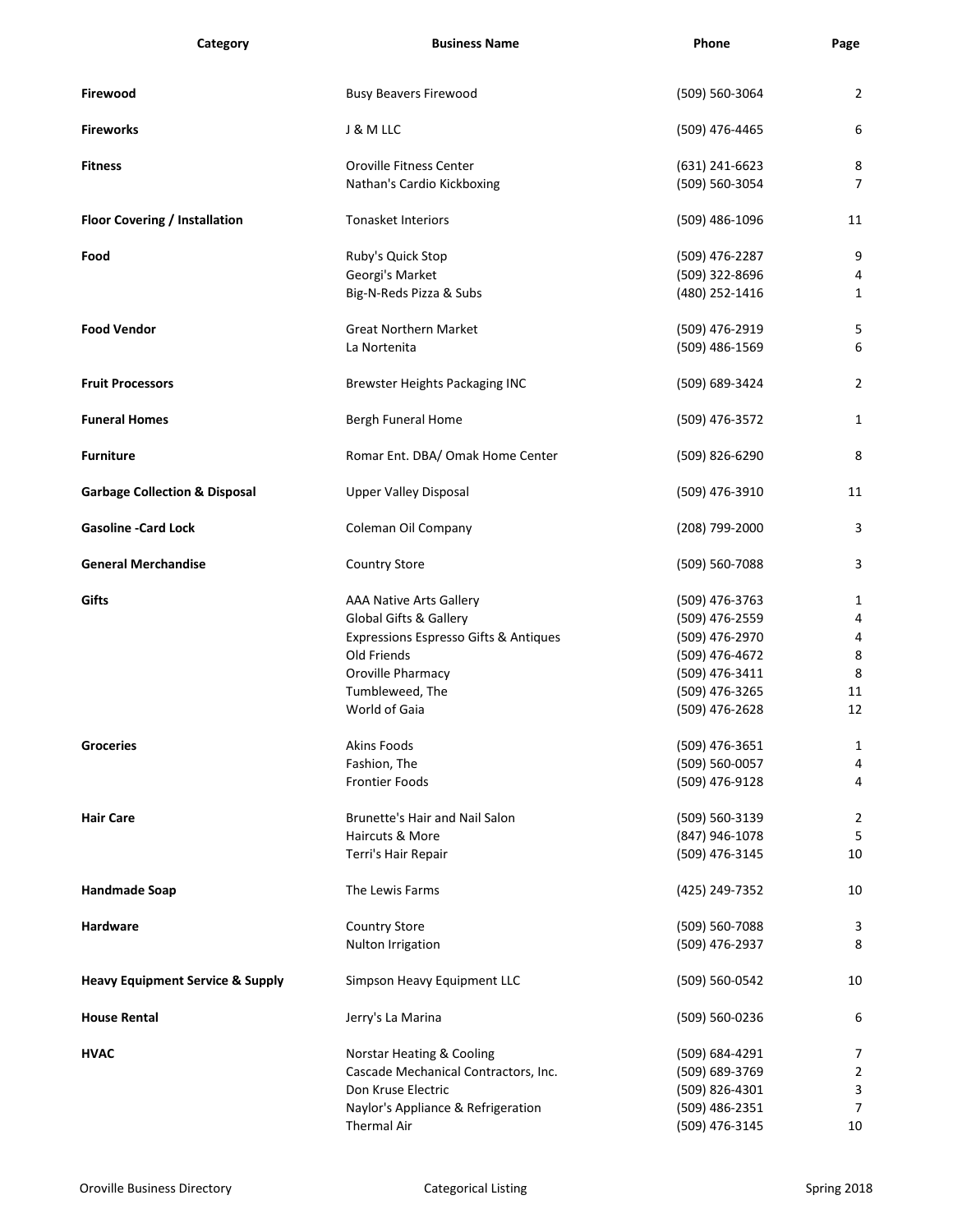| Category                              | <b>Business Name</b>                      | Phone          | Page                    |
|---------------------------------------|-------------------------------------------|----------------|-------------------------|
|                                       |                                           |                |                         |
| <b>Insurance</b>                      | Charles F. Spieth Insurance Agency LLC    | (509) 476-3635 | $\overline{c}$          |
|                                       | <b>VIP Insurance</b>                      | (509) 476-3023 | 11                      |
| <b>Interior Design</b>                | <b>DL Home Designs</b>                    | (509) 476-0174 | 3                       |
|                                       | <b>Tonasket Interiors</b>                 | (509) 486-1096 | 11                      |
|                                       | Welcome Home Interior Design              | (509) 899-3616 | 12                      |
| Internet                              | CommunityNet, LLC                         | (509) 826-8445 | 3                       |
|                                       | <b>Internet Northwest Online Services</b> | (425) 644-7655 | 5                       |
|                                       | NCI Datacom, INC                          | (509) 826-0300 | 7                       |
|                                       | <b>Intrigue Communications</b>            | (509) 826-7066 | 5                       |
|                                       | Highland Internet Service LLC             | (509) 560-3800 | 5                       |
| <b>Irrigation</b>                     | <b>B &amp; B Sprinkler</b>                | (509) 826-4295 | $\mathbf{1}$            |
|                                       | Beltrami Plumbing & Irrigation            | (509) 560-0689 | $\mathbf{1}$            |
|                                       | Cascade Mechanical Contractors, Inc.      | (509) 689-3769 | $\overline{\mathbf{c}}$ |
|                                       | Nulton Irrigation                         | (509) 476-2937 | 8                       |
| <b>Janitorial</b>                     | <b>American Building Maintenance</b>      | (509) 582-9776 | $\mathbf{1}$            |
|                                       | Weinstein Wholesale Solutions             | (509) 662-9631 | 11                      |
| <b>Land Surveying</b>                 | Sinlahiken Bighorn Surveying              | (509) 223-3183 | 10                      |
|                                       | <b>Fisher Landsurveyors</b>               | (509) 476-3756 | 4                       |
|                                       | NCW Landsurveying LLC                     | (509) 826-1763 | 7                       |
| Laundromat                            | Spence's Laundromat                       | (509) 476-4176 | 10                      |
| <b>Lawn Care</b>                      | <b>Bucks</b>                              | (509) 476-2504 | $\overline{c}$          |
|                                       | Cut 'N' Edge                              | (509) 429-2795 | 3                       |
| Lawyer                                | Dale L Crandall, Attorney at Law          | (509) 560-4312 | 3                       |
|                                       | Michael D Howe, Attny at Law              | (509) 826-0532 | 7                       |
|                                       |                                           |                |                         |
| <b>Linen Supply</b>                   | American Linen                            | (509) 534-2693 | $\mathbf{1}$            |
| <b>Liquor &amp; Wine Sales</b>        | Brown Jug, The                            | (509) 476-2532 | $\overline{\mathbf{c}}$ |
| <b>Lumber Processing</b>              | Oroville Reman & Reload                   | (509) 476-2935 | 9                       |
|                                       | Zosel Lumber Co                           | (509) 476-2111 | 12                      |
|                                       |                                           |                |                         |
| <b>Machine &amp; Fabrication Work</b> | Cascade Machinery & Electric, Inc.        | (206) 762-0500 | $\overline{c}$          |
| <b>Manufacturing</b>                  | B & R Sheet metal, Inc.                   | (541) 688-2536 | $\mathbf{1}$            |
|                                       | Lees Leisure Industries                   | (250) 495-2232 | 6                       |
| <b>Masonry</b>                        | Gavin Masonry                             | (509) 476-3391 | 4                       |
| <b>Massage Therapy</b>                | Jackie Daniels, L.M.T.                    | (509) 560-3589 | 6                       |
|                                       | Massage by Leah Cathryn                   | (509) 429-0201 | 7                       |
| <b>Metal Building Manufacturer</b>    | West Coast Metal Building, Inc.           | (866) 404-7788 | 12                      |
| Microbrewery                          | Alpine Brewing Co.                        | (509) 476-9662 | $\mathbf{1}$            |
| <b>Ministry</b>                       | <b>KGTC</b>                               |                |                         |
|                                       | <b>Shine Morrison Ministry</b>            | (509) 476-3383 | 9                       |
|                                       |                                           |                |                         |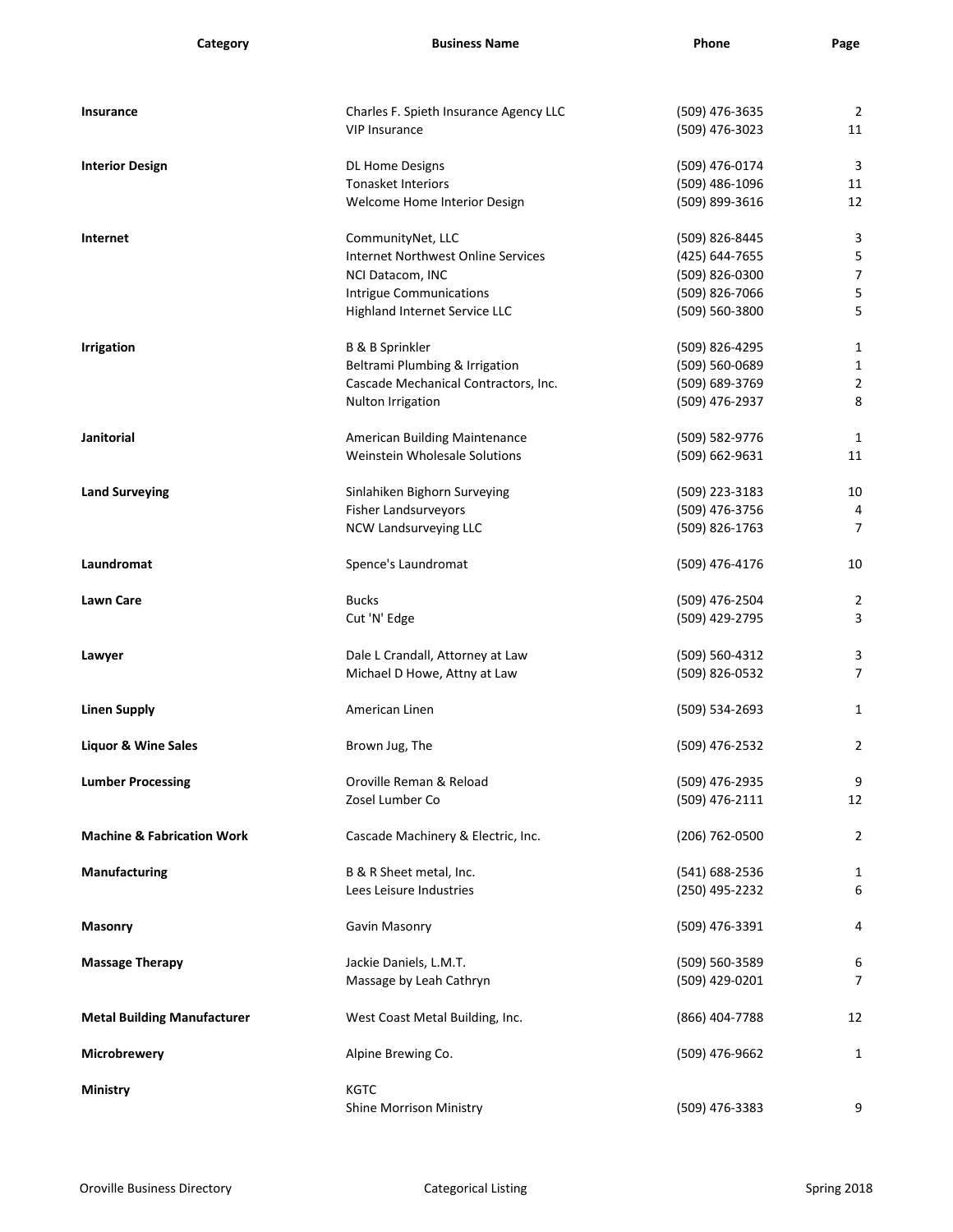| Category                       | <b>Business Name</b>                                                                                         | Phone                                                                | Page                         |
|--------------------------------|--------------------------------------------------------------------------------------------------------------|----------------------------------------------------------------------|------------------------------|
| <b>Mobile Communication</b>    | <b>Molina Cell Phones</b>                                                                                    | (509) 560-4721                                                       | $\overline{7}$               |
| <b>Motels</b>                  | <b>Camaray Motel</b>                                                                                         | (509) 476-3684                                                       | $\overline{2}$               |
| <b>Museum</b>                  | Old Oroville Depot Museum, The                                                                               | (509) 476-2739                                                       | 8                            |
| <b>Music</b>                   | <b>Shine Morrison Ministry</b>                                                                               | (509) 476-3383                                                       | 9                            |
| <b>Nail Care</b>               | <b>Brunette's Hair and Nail Salon</b><br>Bella Mia Nail Salon                                                | (509) 560-3139<br>(509) 560-0532                                     | $\overline{2}$<br>1          |
| <b>Newspapers</b>              | Okanogan Valley Gazette - Tribune                                                                            | (509) 476-3602                                                       | 8                            |
| <b>Office Supplies</b>         | Oroville Pharmacy                                                                                            | (509) 476-3411                                                       | 9                            |
| <b>Party Rentals</b>           | <b>Oroville Party Rentals</b>                                                                                | (509) 476-2693                                                       | 9                            |
| <b>Permanent Makeup</b>        | Joanie Jean's Beauty Parlor                                                                                  | (509) 476-3566                                                       | 6                            |
| <b>Pest control</b>            | Mid Valley Pest Control                                                                                      | (509) 826-2162                                                       | $\overline{7}$               |
| Petroleum                      | CO-Energy<br>Oroville Quick Stop                                                                             | (509) 547-1259<br>(509) 476-9999                                     | 3<br>9                       |
| Pharmacy                       | Oroville Pharmacy                                                                                            | (509) 476-3411                                                       | 9                            |
| <b>Physical Rehab</b>          | North Valley Health & Rehab                                                                                  | (509) 476-4050                                                       | 8                            |
| <b>Physicians</b>              | <b>Confluence Health</b>                                                                                     | (509) 476-3631                                                       | 3                            |
| Plumbing                       | Frenchy's Plumbing<br>Beltrami Plumbing & Irrigation<br>Levine Plumbing<br>Ogborn Plumbing Contracting, Inc. | (509) 476-2362<br>(509) 560-0689<br>(509) 486-2446<br>(509) 486-8004 | 47<br>$\mathbf{1}$<br>6<br>8 |
| <b>Printing Services</b>       | <b>Stateside Office Services</b>                                                                             | (509) 476-2815                                                       | 10                           |
| Propane                        | Amerigas Propane                                                                                             | (509) 826-7989                                                       | $\mathbf{1}$                 |
| <b>Pump Sales</b>              | Cascade Mechanical Contractors, Inc.                                                                         | (509) 689-3769                                                       | 2                            |
| Radio                          | <b>KGTC</b>                                                                                                  |                                                                      |                              |
| <b>Real Estate</b>             | Sun Lakes Realty<br><b>Windermere Real Estate</b><br>Re/Max Lake & Country                                   | (509) 476-2121<br>(509) 476-3378<br>(509) 476-4444                   | 10<br>12<br>9                |
| Refrigeration                  | Cascade Mechanical Contractors, Inc.<br>Naylor's Appliance & Refrigeration<br>North Valley Mechanical        | (509) 689-3769<br>(509) 486-2351<br>(509) 422-5544                   | 2<br>7<br>8                  |
| <b>Reiki / Energy Healings</b> | Connect - Within                                                                                             | (509) 476-3999                                                       | 3                            |
| Renovation                     | <b>Mountain View Renovation &amp; Construction</b>                                                           | (509) 995-6884                                                       | $\overline{7}$               |
| <b>Rentals</b>                 | Nulton Irrigation                                                                                            | (509) 476-2937                                                       | 8                            |
| Restaurant                     | America's Family Grill                                                                                       | (509) 476-4500                                                       | $\mathbf{1}$                 |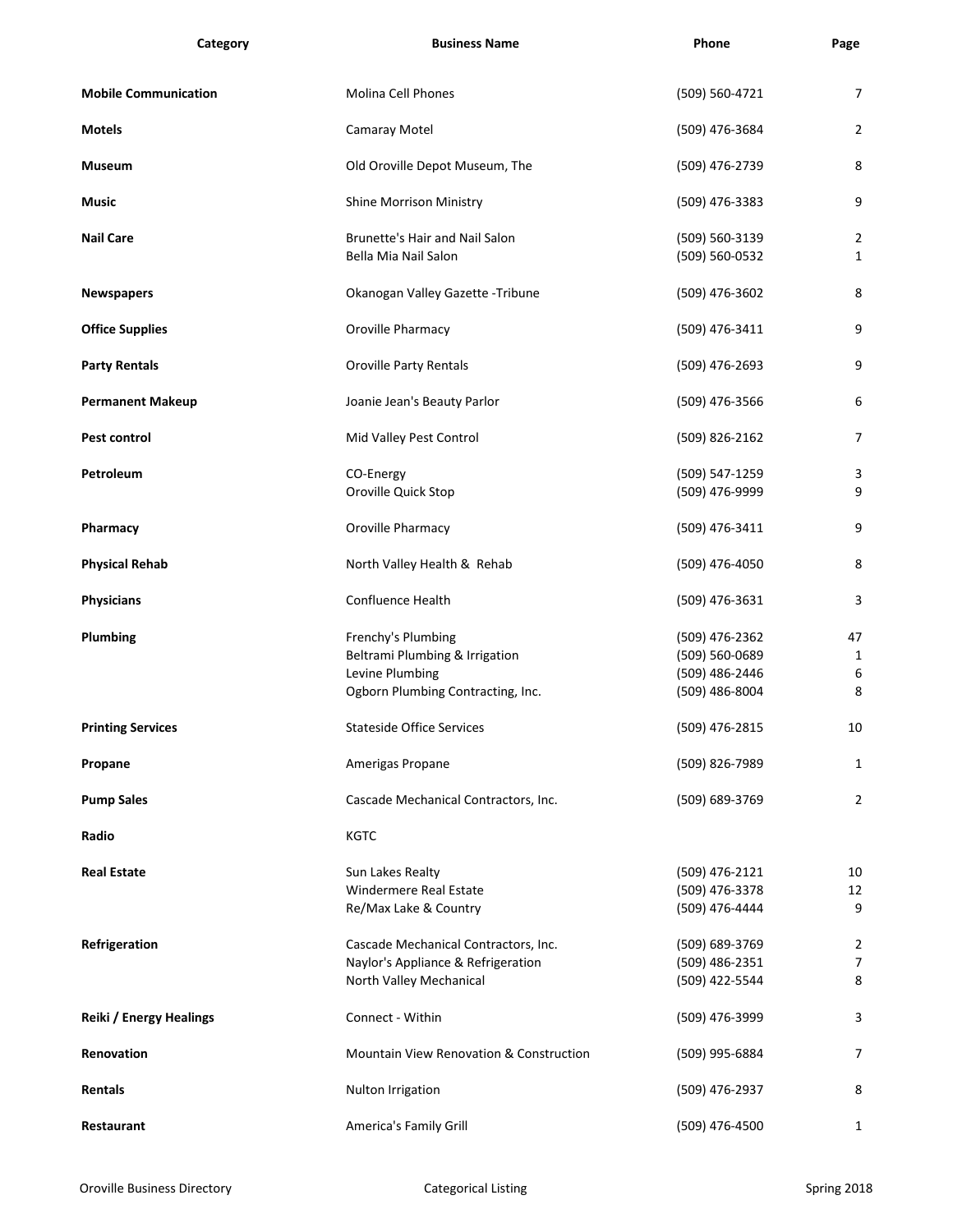| Category                                    | <b>Business Name</b>                     | Phone          | Page           |
|---------------------------------------------|------------------------------------------|----------------|----------------|
|                                             |                                          |                |                |
|                                             | Eva's Diner and Bakery                   | (509) 476-3266 | 4              |
|                                             | Hometown Pizza                           | (509) 476-2410 | 5              |
|                                             | <b>Hornets Nest</b>                      | (509) 476-4545 | 5              |
|                                             | <b>Tacos Jalisco</b>                     | (509) 486-1055 | 10             |
|                                             | Trino's                                  | (509) 476-9151 | 11             |
|                                             | Pastime Bar and Grill                    | (509) 476-3007 | 9              |
|                                             | Big-N-Reds Pizza & Subs                  | (480) 252-1416 | 10             |
|                                             | The Hideaway Grill LLC                   | (480) 252-1416 | 10             |
| Retail                                      | Fashion, The                             | (509) 560-0057 | 4              |
|                                             | <b>Christiansen Distributing</b>         | (509) 662-3973 | 3              |
|                                             | <b>Country Store</b>                     | (509) 560-7088 | 3              |
| <b>Septic Cleaning</b>                      | <b>Tibbs Septic</b>                      | (509) 476-3874 | 10             |
| <b>Service Stations Gasoline &amp; food</b> | Oroville Quick Stop                      | (509) 476-9999 | 9              |
| <b>Shipping &amp; Freight</b>               | <b>Betta's Services</b>                  | (509) 476-2888 | 1              |
|                                             | SB Warehouse LLC                         | (509) 476-2757 | 9              |
|                                             | Ship it to Us                            | (509) 476-3995 | 9              |
|                                             |                                          |                |                |
| <b>Sign Manufacture</b>                     | <b>Graybeal Signs</b>                    | (509) 662-6926 | 5              |
| <b>Soft Drink Distributor</b>               | Weinstein Beverage Company               | (509) 662-9631 | 11             |
| <b>Specialty Stores</b>                     | Tumbleweed, The                          | (509) 476-3265 | 11             |
|                                             | The Lewis Farms                          | (425) 249-7352 | 10             |
|                                             | Lula Roe by Jamie                        | (509) 560-3278 | 6              |
| <b>Stainless Steel</b>                      | <b>Ripley Stainless LTD</b>              | (250) 494-9310 | 9              |
| <b>Storage</b>                              | Cockle Mini-Storage                      | (509) 245-3124 | 3              |
| <b>Story Telling</b>                        | <b>Heritage Productions</b>              | (509) 476-2476 | 5              |
| <b>Supplies &amp; Engine Repair</b>         | <b>Community Auto Repair 4D</b>          | (509) 476-2874 | 3              |
|                                             | Harold's Auto Repair                     | (509) 476-3088 | 5              |
|                                             | Oroville Auto Supply                     | (509) 476-3679 | 8              |
|                                             | Thompson Bees                            | (509) 476-3948 | 10             |
| <b>Surveyors - Land</b>                     | Erlandsen & Associates                   | (509) 689-2529 | 4              |
|                                             | <b>Fisher Landsurveyors</b>              | (509) 476-3756 | 4              |
|                                             | <b>NCW Land Surverying LLC</b>           | (509) 826-1763 | $\overline{7}$ |
| <b>Tax Preparation</b>                      | <b>Melissa Mieirs Accounting</b>         | (509) 560-0296 | $\overline{7}$ |
|                                             | Linda R Stanley Accounting               | (509) 476-2249 | 6              |
|                                             | Hughes Bookkeeping & Accounting Services | (509) 322-5619 | 5              |
| <b>Taxi Service</b>                         | Oroville Taxi                            | (509) 476-4428 | 9              |
|                                             |                                          |                |                |
| Telecommunication                           | North Sky Communications LLC             | (360) 254-6920 | 8              |
|                                             | <b>Intrigue Communications</b>           | (509) 826-7066 | 5              |
| <b>Thrift shop</b>                          | Vicki's Unique Boutique                  | (509) 560-9479 | 11             |
| <b>Tire Sales</b>                           | Thompson Bees                            | (509) 476-3948 | 10             |
|                                             | Les Schwab                               | (509) 476-3902 | 6              |
|                                             |                                          |                |                |